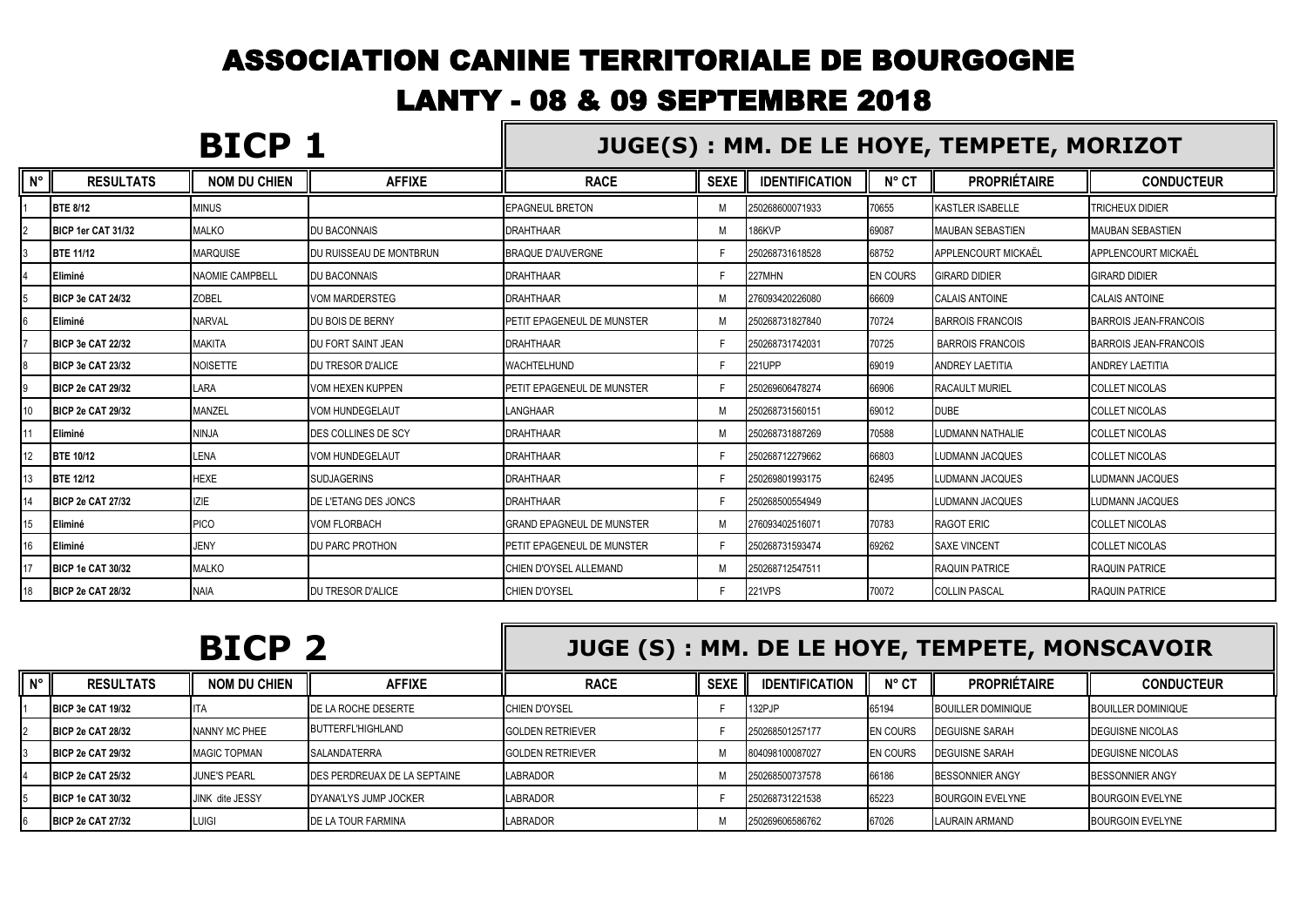|    | <b>BICP 2e CAT 29/32</b> | <b>NELSON</b>          | DE LA TOUR FARMINA               | LABRADOR                         |   | 250268731905767 | 69273           | <b>BOURGOIN ODILE</b>       | <b>BOURGOIN EVELYNE</b>      |
|----|--------------------------|------------------------|----------------------------------|----------------------------------|---|-----------------|-----------------|-----------------------------|------------------------------|
|    | BICP 1e CAT 30/32        | <b>NAIA</b>            | DU TRESOR D'ALICE                | <b>CHIEN D'OYSEL</b>             |   | <b>221VPS</b>   | 70072           | <b>COLLIN PASCAL</b>        | <b>RAQUIN PATRICE</b>        |
|    | BICP 2e CAT 25/32        | <b>NAIADE</b>          | DE LA TOUR FARMINA               | <b>LABRADOR</b>                  |   | 250268731809403 | 70138           | <b>MATIVON VALERIE</b>      | <b>MATIVON VALERIE</b>       |
|    | BICP 2e CAT 25/32        | ONUL                   | OF SWEET EYES                    | LABRADOR                         |   | 25269606197729  | 65700           | <b>DELAPORTE MONIQUE</b>    | <b>DELAPORTE MONIQUE</b>     |
|    | BICP 1e CAT 31/32        | <b>MALKO</b>           | DU BACONNAIS                     | <b>DRAHTHAAR</b>                 |   | 186KVP          | <b>EN COURS</b> | <b>MAUBAN SEBASTIEN</b>     | <b>MAUBAN SEBASTIEN</b>      |
|    | <b>BTE 6/12</b>          | <b>MARQUISE</b>        | DU RUISEAU DE MONTBRUN           | <b>BRAQUE D'AUVERGNE</b>         |   | 250268731618528 | 68752           | APPLENCOURT MICKAËL         | APPLENCOURT MICKAËL          |
|    | BICP 1e CAT 30/32        | <b>ZOBEL</b>           | <b>VOM MARDERSTEG</b>            | <b>DRAHTHAAR</b>                 |   | 276093420226080 | 66609           | <b>CALAIS ANTOINE</b>       | <b>CALAIS ANTOINE</b>        |
|    | BICP 3e CAT 25/32        | <b>NARVAL</b>          | DU BOIS DE BERNY                 | PETIT EPAGNEUL DE MUNSTER        | M | 250268731827840 | <b>EN COURS</b> | <b>BAROIS JEAN-FRANCOIS</b> | <b>BARROIS JEAN-FRANCOIS</b> |
|    | Eliminé                  | <b>NINJA</b>           | <b>DES COLLINES DE SCY</b>       | <b>DRAHTHAAR</b>                 |   | 250268731887269 | 70588           | LUDMANN NATHALIE            | <b>COLLET NICOLAS</b>        |
|    | Eliminé                  | <b>LENA</b>            | <b>VOM HUNDEGELAUT</b>           | DRAHTHAAR                        |   | 250268712279662 | 66802           | LUDMANN JACQUES             | <b>COLLET NICOLAS</b>        |
|    | BICP 3e CAT 25/32        | LARA                   | <b>VOM HEXENKUPPEN</b>           | PETIT EPAGNEUL DE MUNSTER        |   | 250269606478274 | 66906           | <b>RACAULT MURIEL</b>       | <b>COLLET NICOLAS</b>        |
|    | Eliminé                  | <b>MAKITA</b>          | DU FORT ST JEAN                  | <b>DRAHTHAAR</b>                 |   | 250268731742031 | 70725           | <b>BAROIS JEAN-FRANCOIS</b> | <b>BARROIS JEAN-FRANCOIS</b> |
|    | <b>BICP 1e CAT 31/32</b> | MANZEL                 | <b>VOM HUNDEGELAUT</b>           | LANGHAAR                         |   | 250268731560151 | 69012           | <b>DUBE</b>                 | <b>COLLET NICOLAS</b>        |
|    | Eliminé                  | <b>JENY</b>            | <b>DU PARC PROTHON</b>           | PETIT EPAGNEUL DE MUNSTER        |   | 250268731593474 | 69262           | <b>SAXE VINCENT</b>         | <b>COLLET NICOLAS</b>        |
|    | BICP 2e CAT 24/32        | <b>DIX HUIT CARATS</b> | JUST THE WAY YOU ARE             | <b>GOLDEN RETRIEVER</b>          |   | 250269606223353 | <b>EN COURS</b> | <b>RICHE ANNE</b>           | <b>RICHE ANNE</b>            |
|    | BICP 2e CAT 25/32        | <b>DIX HUIT CARATS</b> | <b>LEMON ZEST</b>                | <b>FLAT COATED RETRIVER</b>      |   | 250269606534552 | 70490           | <b>FERRY GILLES</b>         | <b>RICHE ANNE</b>            |
|    | BICP 2e CAT 24/32        | <b>MYRIANNE</b>        | <b>PEVYTVEY</b>                  | <b>LABRADOR</b>                  |   | 250269606685830 |                 | PINGUET LAURE               | <b>PINGUET LAURE</b>         |
|    | <b>BICP 2e CAT 24/32</b> | DIX HUIT CARATS        | <b>JOYFUL-MISTERY</b>            | FLAT COATED RETRIVER             |   | 250269616286879 | 70489           | <b>DELAPLACE ALEXIS</b>     | <b>RICHE ANNE</b>            |
|    | <b>BICP 2e CAT 26/32</b> | <b>DIX HUIT CARATS</b> | <b>LEMON AND PEARL</b>           | <b>FLAT COATED RETRIVER</b>      |   | 250269616550592 | 690193          | RICHE ANNE                  | <b>RICHE ANNE</b>            |
| 26 | BICP 2e CAT 24/32        | <b>DIX HUIT CARATS</b> | <b>MANHATTAN KABOUL</b>          | <b>FLAT COATED RETRIVER</b>      |   | 250269802647742 | 70487           | RICHE ANNE                  | <b>RICHE ANNE</b>            |
|    | Eliminé                  | <b>PICO</b>            | <b>VOM FLORBACH</b>              | <b>GRAND EPAGNEUL DE MUNSTER</b> |   | 276093402516071 | 70783           | RAGOT ERIC                  | <b>COLLET NICOLAS</b>        |
|    | <b>BICP 2e CAT 29/32</b> | <b>JAZZ</b>            | <b>DES AMOURETTES DE BEJARIE</b> | LABRADOR                         |   | 250268731155101 | 70768           | POIRAUD DE LA SELLE         | <b>DE FRANCLIEU</b>          |
|    | <b>BICP 2e CAT 24/32</b> | <b>MISSY</b>           |                                  | NOVA SCOTIA                      |   | 250268731714078 | 70828           | <b>LABALETTE DAVID</b>      | <b>LABALETTE DAVID</b>       |

**JURY :**

## C A C I T